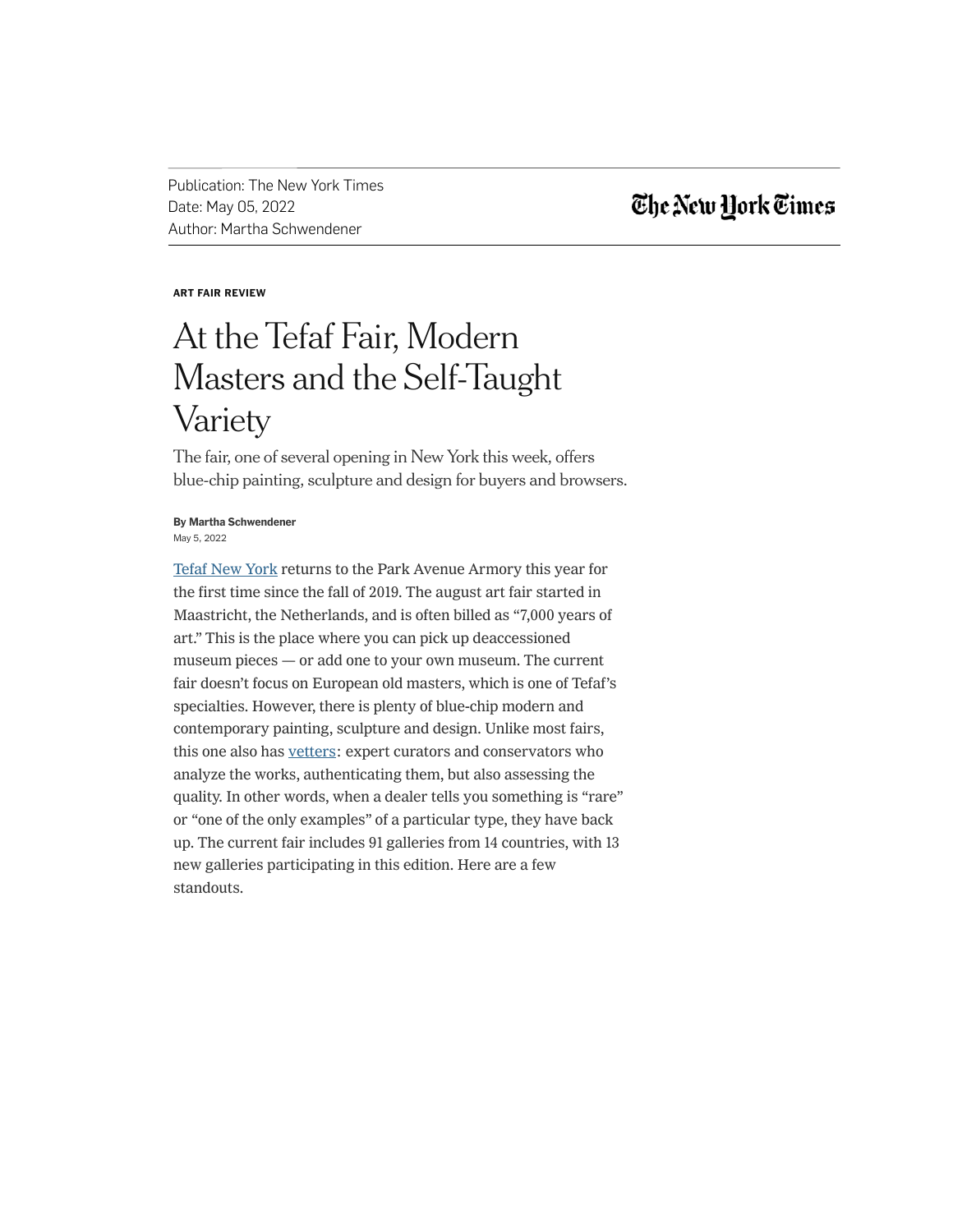## The New Hork Times

#### Modern Masters and Contemporary Upstarts

Some booths are set up as mini-exhibitions of periods or movements. A knockout is the Yares booth (Stand 310), titled "Fields of Color," which showcases large-scale canvases by the latemodernist titans Morris Louis, Kenneth Noland and Jules Olitski, who absorbed the lessons of Abstract Expressionism and took them into the 1960s and '70s, often with new materials like acrylic paint. Another fine presentation is the London gallery Dickinson (Stand 208), on the second floor, whose exhibition "Visible and Tangible Form" features geometric abstraction from the Bauhaus, Concrete artists,and Op Art.

 $\overline{\phantom{a}}$  , when a dealer words, when a dealer tells  $\overline{\phantom{a}}$  rare tells  $\overline{\phantom{a}}$  rare  $\overline{\phantom{a}}$  rare  $\overline{\phantom{a}}$ 

new galleries participating in this edition. Here are a few

The New York dealer **David Tunick** (Stand 371) has a stellar lineup of prints by Edvard Munch and Picasso, some hand-colored and with unique signatures and markings. Tunick's showstopper, however, is a 1917 self-portrait by Marc Chagall that was already attracting notice before the fair opened, and beautifully depicts Vitebsk, Russia, with the artist hovering over it as an observer of history. Similarly, **Blum and Poe's** (Stand 305) presentation of Thornton Dial — an artist whose estate they are now representing. Dial's hulking paintings here, made with found objects arranged into raw compositions, do not disappoint. Hanging around the corner at **David Zwirner** (Stand 347) is a collaged work on paper by the Mexican artist Martín Ramírez, a modern master of the folk or self-taught variety. The beloved Italian minimal-still-life specialist Giorgio Morandi also appears in multiple booths, like the Italian galleries Tornabuoni (Stand 327) and Galleria d'Arte Maggiore (Stand 354).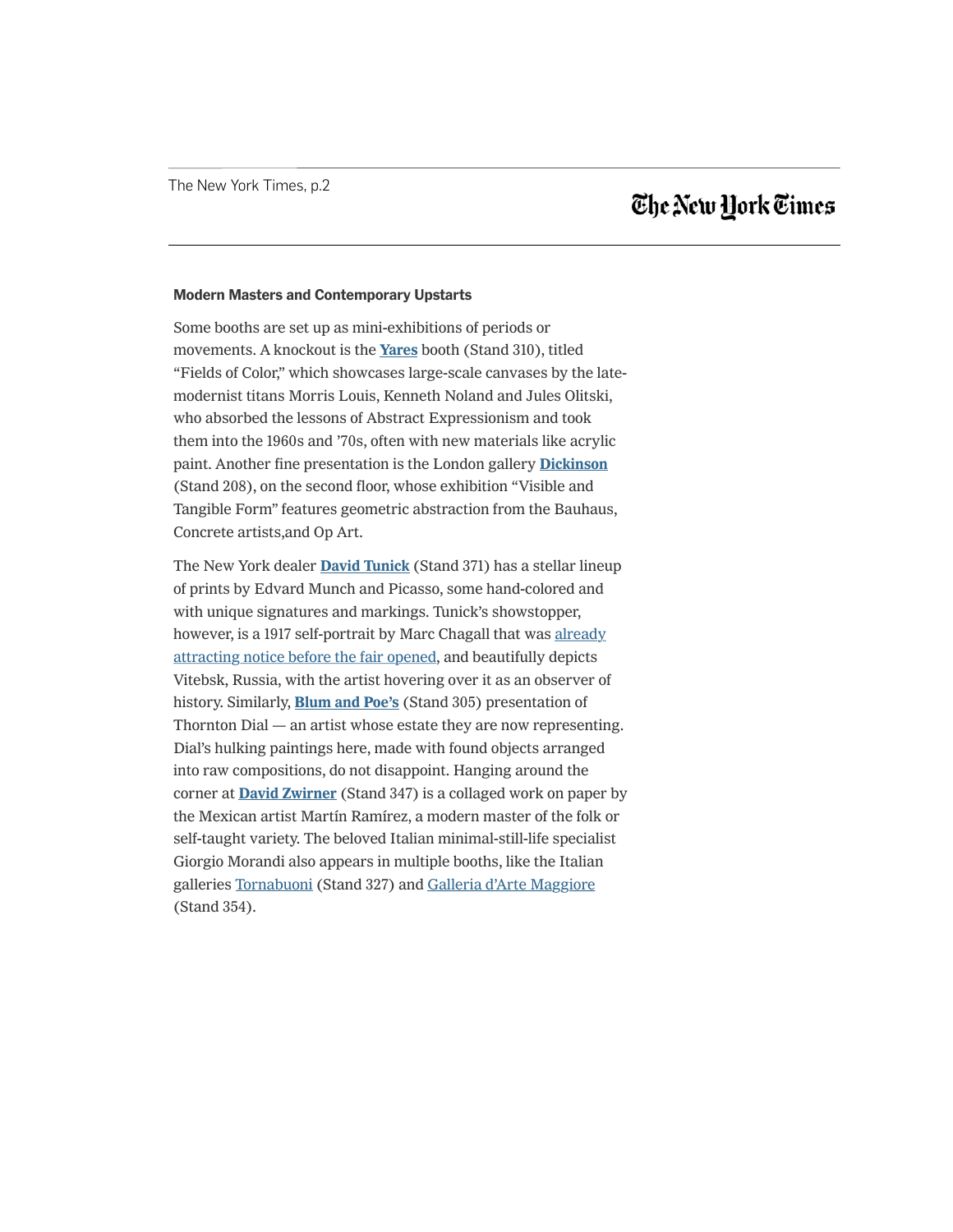# The New York Times



Marguerite Zorach, "Tapestry, The Snake and Bird," 1937, from wool and fabrics, Bernard Goldberg Fine Arts. Bernard Goldberg Fine Arts, LLC

### **Textiles**

Tefaf includes both art and design, but some of the objects straddle the divide between the two. Textiles and weaving are also competing with painting, in terms of art world interest, and there are some excellent examples of that here. Vedovi Gallery (Stand 323) from Brussels has a museum-quality work by Alighiero Boetti: an embroidery work, made by Afghan artisans, as was his custom, has links to information and systems theory — which he also thought of as magical and cosmic. Bernard Goldberg (Stand 357) focuses on early modernism and the work that caught my eye is a wonderful tapestry by Marguerite Zorach, who was best known as a painter. Called "Tapestry, The Snake and Bird" (1937), it was made by piecing together bits of wool and fabric.